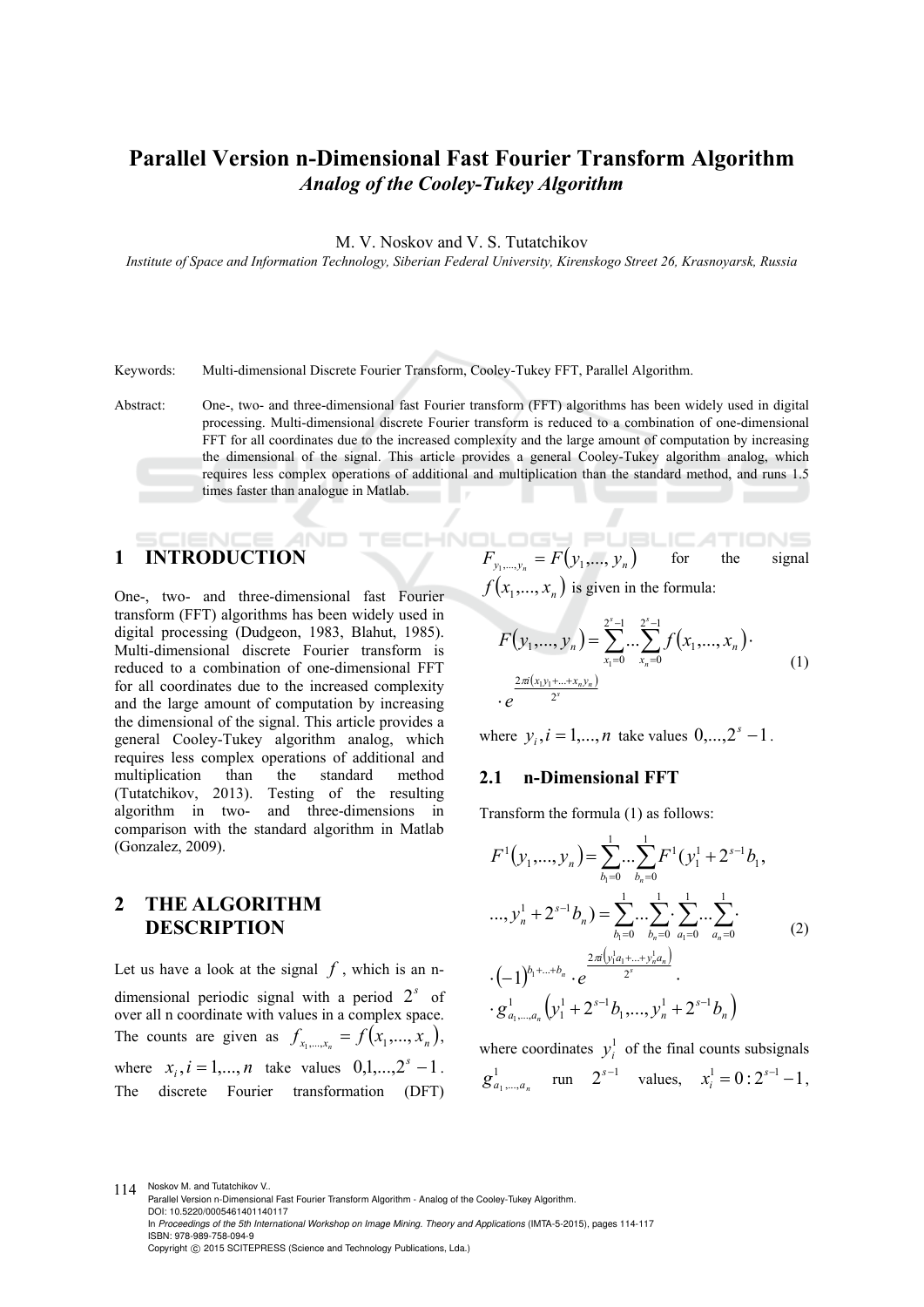$i = 1:n$ ,  $F<sup>1</sup>$  - FFT of source signal  $f$ . For convenience, denote  $F^0 = f$ :

$$
F^{1}(y_{1},..., y_{n}) = \sum_{b_{1}=0}^{1} ... \sum_{b_{n}=0}^{1} ...
$$
  
\n
$$
\sum_{a_{1}=0}^{1} ... \sum_{a_{n}=0}^{1} (-1)^{b_{1}+...+b_{n}} e^{\frac{2\pi i (y_{1}^{1}a_{1}+...+y_{n}^{1}a_{n})}{2^{s}}}.
$$
  
\n
$$
\sum_{x_{1}^{1}=0}^{2^{s-1}-1} ... \sum_{x_{n}^{1}}^{2^{s-1}-1} F^{0}(2x_{1}^{1}+a_{1},..., 2x_{n}^{1}+a_{n}).
$$
  
\n
$$
\sum_{e}^{2\pi} \frac{[(2x_{1}^{1}+a_{1})(y_{1}^{1}+2^{s-1}b_{1})+...+(2x_{n}^{1}+a_{n})(y_{n}^{1}+2^{s-1}b_{n})]}{2^{s}}.
$$
  
\n(3)

Continue the same procedure for each  $g_{a_1,...,a_n}^1$ , that is represented signal  $g_{a_1,...,a_n}^1$  as a sum subsignals:

$$
g_{a_1,...,a_n}^1 = \sum_{\beta} g_{\beta_1,...,\beta_n}^2
$$
 (4)

where coordinates of the final counts subsignals  $g_{\beta_1,\dots,\beta_n}^2$  run  $2^{s-2}$  values.

Continuing this process, we can be represented  $F^1(y_1,..., y_n)$  as the sum of DFT signals, wherein each of the n coordinates counts runs on only two values, we obtain the following formula for calculating  $F^{\nu}(y_1,..., y_n)$ :

$$
F^{\nu}(y_1,...,y_n) = \sum_{c=0}^{2^{\nu-1}-1} \sum_{b_1=0}^{1} ... \sum_{b_n=0}^{1} ...
$$
  
\n
$$
\sum_{a_1=0}^{1} ... \sum_{a_n=0}^{1} (-1)^{b_1+...+b_n} e^{\frac{2\pi i \left((y_1^{\nu}+2^{s-\nu+1}c)a_1\right)}{2^s}}.
$$
  
\n
$$
\cdots e^{\frac{2\pi i \left((y_n^{\nu}+2^{s-\nu+1}c)a_n\right)}{2^s}} g^{\nu}_{a_1,...,a_n}(y_1^{\nu} +
$$
  
\n
$$
+ 2^{s-\nu} b_1 + 2^{s-\nu+1} c, ..., y_n^{\nu} + 2^{s-\nu} b_n +
$$
  
\n
$$
+ 2^{s-\nu+1} c)
$$
  
\n(5)

where  $v = 1$ : *s* - step number of the partition  $F(x_1,...,x_n)$  on the subsignals.

Consider in more detail the formula (5):

$$
F^{v}(y_{1},...,y_{n}) = \sum_{c=0}^{2^{v-1}-1} \sum_{b_{1}=0}^{1} ... \sum_{b_{n}=0}^{1} ...
$$
  
\n
$$
\cdot F^{v}(y_{1}^{v} + 2^{s-v}b_{1} + 2^{s-v+1}c,...,y_{n}^{v} + 2^{s-v}b_{n} + 2^{s-v+1}c) = \sum_{c=0}^{2^{v-1}-1} \sum_{b_{1}=0}^{1} ... \sum_{b_{n}=0}^{1} ...
$$
  
\n
$$
\cdot \sum_{a_{1}=0}^{1} ... \sum_{a_{n}=0}^{1} (-1)^{b_{1}+...+b_{n}} e^{\frac{2\pi i((y_{1}^{v} + 2^{s-v+1}c)a_{1})}{2^{s}}}
$$
  
\n
$$
\cdot ... \cdot e^{\frac{2\pi i((y_{n}^{v} + 2^{s-v+1}c)a_{n})}{2^{s}} \sum_{x_{1}^{v}=0}^{2^{s-v}-1} ... \sum_{x_{n}^{v}}^{2^{s-v}-1} ...
$$
  
\n
$$
\cdot F^{v-1}(2x_{1}^{v} + a_{1} + 2^{s-v+1}c,...,2x_{n}^{v} + a_{n} + 2^{s-v+1}c) \cdot \frac{2\pi i[2x_{1}^{v} + a_{1} + 2^{s-v+1}c](y_{1}^{v} + 2^{s-1}b_{1} + 2^{s-v+1}c]}{2^{s}}
$$
  
\n
$$
\cdot e^{\frac{2\pi i[2x_{1}^{v} + a_{1} + 2^{s-v+1}c](y_{1}^{v} + 2^{s-1}b_{1} + 2^{s-v+1}c]}}{2^{s}}
$$
  
\n...  $e^{\frac{2\pi i[2x_{1}^{v} + a_{n} + 2^{s-v+1}c](y_{1}^{v} + 2^{s-1}b_{n} + 2^{s-v+1}c]}}{2^{s}}$ 

where  $x_i^{\nu}, y_i^{\nu} = 0 : 2^{s-\nu} - 1$  $x_i^{\nu}, y_i^{\nu} = 0: 2^{s-\nu} - 1, \qquad i = 1:n,$  $F<sup>s</sup>(y_1,..., y_n) = F(y_1,..., y_n)$  - discrete Fourier transformation *f* .

### **2.2 Parallel Algorithm FFT**

Calculation  $F(y_1,...,y_n)$  can be parallelized on independent flows calculations. In the presence  $2^q$ ,  $0 < q < s$  of flow formula (6) takes the form:

$$
F^{\nu}(y_1,...,y_n) = \sum_{p=0}^{q} \sum_{t=0}^{2^p-1} \sum_{c=0}^{2^{v-1}-1} \sum_{b_1=0}^{1} ... \sum_{b_n=0}^{1} \cdot F^{\nu}(y_1^{\nu} + 2^{s-\nu-p}b_1 + 2^{s-\nu-p+1}c +
$$
  
+  $2^{s-\nu-p+2}t, y_2^{\nu} + 2^{s-\nu-p}b_2 +$   
 $2^{s-\nu-p+1}c, ..., y_n^{\nu} + 2^{s-\nu}b_n + 2^{s-\nu+1}c$  (7)

Consider in more detail the formula (7):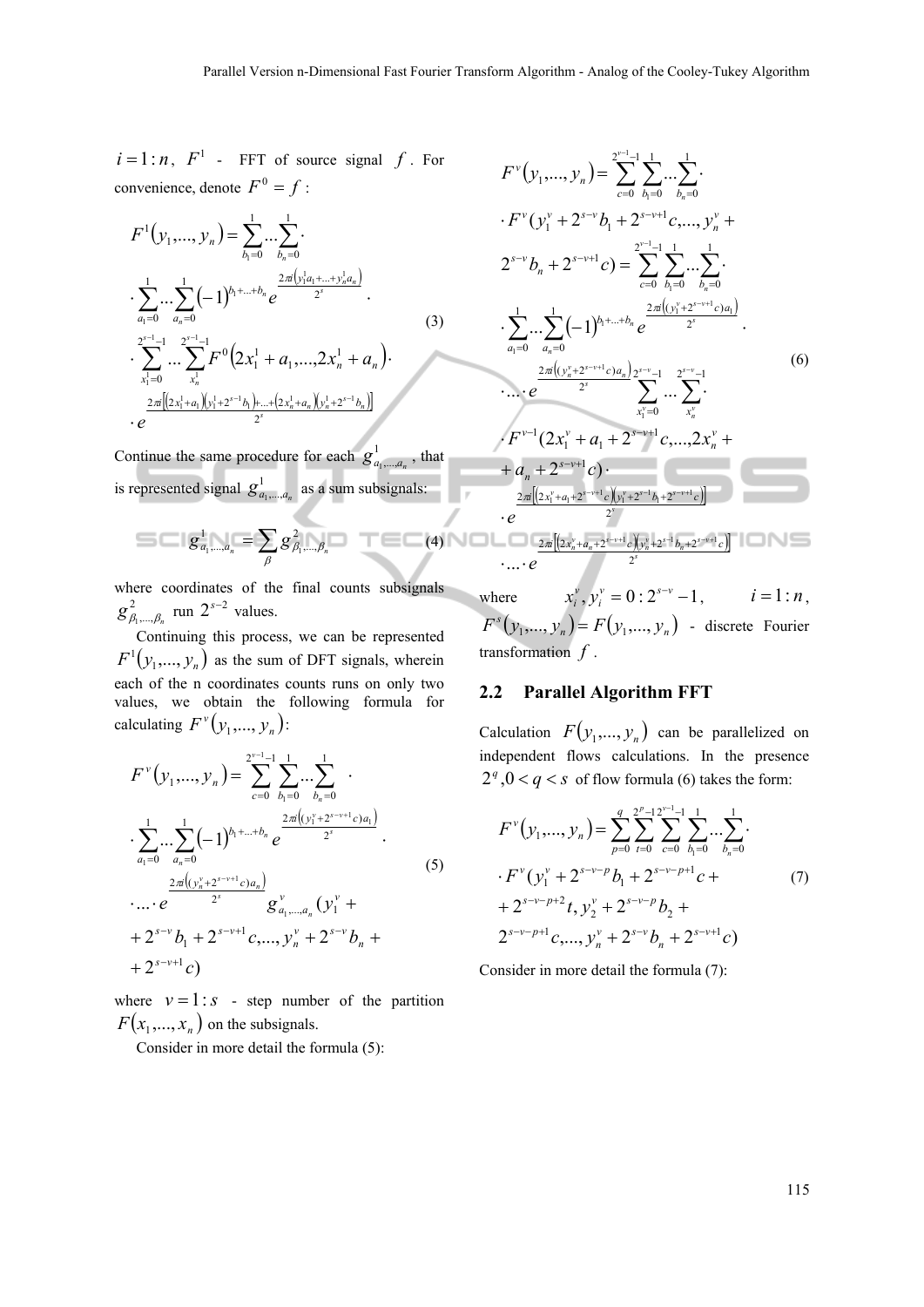$$
F^{\nu}(y_1,...,y_n) = \sum_{p=1}^{q} \sum_{t=0}^{2^{p-1}-1} \sum_{c=0}^{2^{v-1}-1} \sum_{b_1=0}^{1} ... \sum_{b_n=0}^{1} ...
$$
  
\n
$$
\cdot \sum_{a_1=0}^{1} ... \sum_{a_n=0}^{1} (-1)^{b_1+...+b_n}
$$
  
\n
$$
e^{\frac{2\pi i((y_1^{\nu}+2^{s-v+1}c+2^{s-v-p+2}t)a_1)}{2^s}} \cdot e^{\frac{2\pi i((y_2^{\nu}+2^{s-v+1}c)a_2)}{2^s}}.
$$
  
\n
$$
\dots \cdot e^{\frac{2\pi i((y_n^{\nu}+2^{s-v+1}c)a_n)}{2^s}} g_{a_1,...,a_n}^{\nu}(y_1^{\nu}+2^{s-v}b_1 +
$$
  
\n
$$
+ 2^{s-v+1}c + 2^{s-v-p+2}t, y_2^{\nu} + 2^{s-v}b_2 +
$$
  
\n
$$
2^{s-v+1}c, ..., y_n^{\nu} + 2^{s-v}b_n + 2^{s-v+1}c
$$

Subsignals  $g_{a_1,...,a_n}^{\nu}$  may be described as follows:

*n*

*n*



#### **3 THE OBTAINED RESULTS**

For the algorithm testing program in the programming language C++ has been written for

two- and three-dimensional signal. The testing was conducted on PC with following characteristics:

Processor: AMD FX-4170 4.2 GHz;

RAM: 8 GB;

Operating system: Windows 7.

Was compared with a standard algorithm for the discrete Fourier transform in the environment of Matlab 7.5.0 (R2007b) in two- and threedimensional case. Test results are shown in seconds in tables.

Table 1 shows a comparison runtime in seconds of the two-dimensional FFT by analogue Cooley-Tookey algorithm and a standard algorithm for computing two-dimensional FFT in Matlab.

Table 2 shows a comparison runtime in seconds of the three-dimensional FFT by analogue Cooley-Tookey algorithm and a standard algorithm for computing three-dimensional FFT in Matlab.

Table 3 shows a comparison runtime in seconds of the parallel version two-dimensional FFT by analogue Cooley-Tookey algorithm and parallel standard algorithm for computing two-dimensional FFT by combination one-dimensional FFT.

Table 1: Calculating 2D FFT.

| Size signal | 2D FFT<br>Matlah | 2D FFT<br>Cooley-<br>Tukey<br>algorithm<br>analog | Speedup<br>$C++$ |
|-------------|------------------|---------------------------------------------------|------------------|
| 128*128     | 0.001            | 0.001                                             | $\sim$ 1         |
| 256*256     | 0.005            | 0.004                                             | $\sim$ 1         |
| 512*512     | 0.027            | 0.017                                             | $\sim$ 1.6       |
| 1024*1024   | 0.125            | 0.087                                             | $\sim$ 1.4       |
| 2048*2048   | 0.620            | 0.389                                             | $\sim$ 1.6       |
| 4096*4096   | 2.634            | 1.637                                             | $\sim$ 1.6       |
| 8192*8192   | 13.609           | 6.904                                             | $\sim$ 2         |
| 16384*16384 |                  | 20.383                                            |                  |

Table 2: Calculating 3D FFT.

| Size signal | 3D FFT<br>Matlab | 3D FFT<br>Cooley-<br>Tukey<br>algorithm<br>analog | Speedup<br>$C++$ |
|-------------|------------------|---------------------------------------------------|------------------|
| 32*32*32    | 0.002            | 0.002                                             | $\sim 1.0$       |
| 64*64*64    | 0.028            | 0.020                                             | $\sim$ 1.4       |
| 128*128*128 | 0.282            | 0.188                                             | $\sim$ 1.5       |
| 256*256*256 | 2.546            | 1.660                                             | $\sim$ 1.5       |
| 512*512*512 |                  | 14.736                                            |                  |